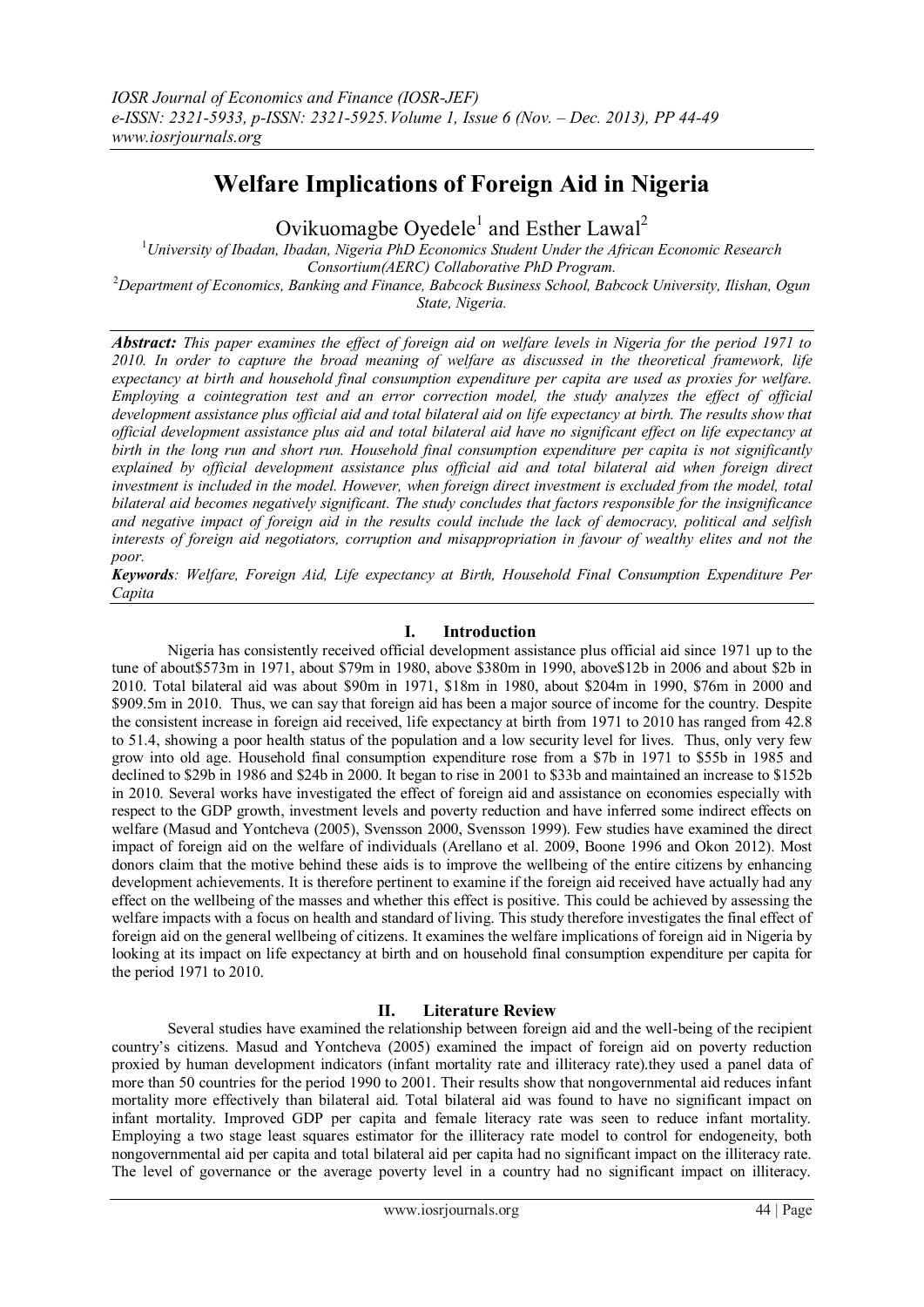However, the level of urbanization was negatively significant. As shown by Arellano et al. (2009) in an aid sensitivity analysis, permanent foreign aid flows mainly increases consumption and not investment, making it impossible for aid inflows to translate into sustained growth. Using a calibrated model analysis for about 66 aiddependent countries they find that aid volatility results in substantial welfare losses. However, if aid flows from donors were more stable, even reductions in aid would still maintain the same level of well-being for citizens of aid-receiving countries. Also, if aid is delivered in such a way as to insure fully against productivity shocks, donors could reduce aid without reducing the present level of welfare because volatility shocks would have benefits equivalent to 64 percent of total aid. The subject of foreign aid having little or no macroeconomic impact has called for concerns in the literature. One of such concerns is expressed by Svensson (2000) who examined the link between foreign aid and rent-seeking. Employing a game-theoretic rent-seeking model and using a sample of aid-recipient countries from the various continents, he finds that corruption and other types of rent seeking activities largely reduce the effectiveness of foreign aid as a result of reduced productive public spending. Svensson (1999) also finds that the long run impact of aid on growth is conditional on the degree of political and civil liberties in the recipient country. Thus higher levels of democracy enable a positive aid impact on growth. Brautigam (1992) explains that large foreign aid receipts are responsible for the lack of accountability and poor governance in Western Europe. This is because when foreign aids get larger than government revenue from other sources, there is less pressure on the government to be accountable since most elites would benefit from the implementation strategy of the aids. However, if government have to depend more on revenue from taxation and as such have to go through the rigors of getting the citizens to understand why taxes should increase, the pressure on the government to be accountable to the citizens and provide the right amount of social services and infrastructure to improve welfare would be higher. Also, when foreign aid is low, government is forced to seek revenue from other sources such as the private sector by providing the enabling environment for foreign and domestic investors. This increase in investment has positive effects on welfare. According to Loayza et al. (2007), macroeconomic volatility entails welfare cost for risk-averse individuals and an indirect cost through an adverse impact on income, growth and development. In low-income countries, external shocks including foreign aid, terms of trade, international finance amongst others contributes a significant though small portion of overall macroeconomic volatility Raddatz (2007). Eregha and Irugbe (2009) examined the impact of foreign aid inflow on domestic savings in Nigeria. Using the Ordinary Least Squares estimation with an autoregressive model to examine short run and long run elasticity impacts, their results showed foreign aid inflow has a positive effect on domestic savings both in the short run and steady state.

### **III. Theoretical Framework**

Pigou (1932) proposed a relationship between economic welfare and national income because both of them are measured in terms of money. He explains that when national income increases, total welfare also increases such that the effect of national income on welfare is explained in two ways- by changes in the size of national income and by changes in the distribution of national income. An increase in the size of national income would increase the amount of goods and services individuals are able to consume, thus increasing their economic welfare. However, this positive relationship depends on a number of factors. To begin, it is only an increase in national income caused by an increase in output and not prices that would improve welfare. Also, if labour is overworked to increase output but yet underpaid, national income may increase but labour is left in a poor economic state. In addition, if population increases at the same pace or faster than national income, per capita income declines and so does economic welfare. Finally, if the increase in consumption as a result of an increase in national income is geared towards unhealthy goods (alcohol and gambling), the health status of people will decline and so will their economic welfare.

A change in the distribution of national income that transfers wealth from the poor to the rich instead of vice versa would reduce economic welfare drastically.

There has been attempts to show that the national income is not a satisfactory measure for economic welfare because it does not include certain factors that affect human welfare. For instance, the quality of life of an individual reflects the individuals" welfare. Overcrowded cities, lack of good roads, frequent accidents, and the lack of infrastructures such as water, power supply, housing and transportation reduce the quality of life of individuals and cause a decline in social welfare. The quality of life however is not an item included in the calculation of the gross national product (GNP). The standard of living of individuals is not reflected in the national income estimate because if more national income is spent on procuring arms and ammunitions and less is spent on the production of consumption goods, this difference is not reflected in the GNP estimate despite the fact that the reduction in consumption goods reduces economic welfare. A few economists have therefore tried to broaden the definition of the GNP to adequately measure economic welfare. One of such attempt was made by Nordhaus and Tobin (1972). They introduced a measure of welfare called "Net Economic Welfare" by deducting from consumption certain items that do not contribute to welfare and adding other items that contribute to welfare but are not included in the GNP estimate. Three deductions made include public and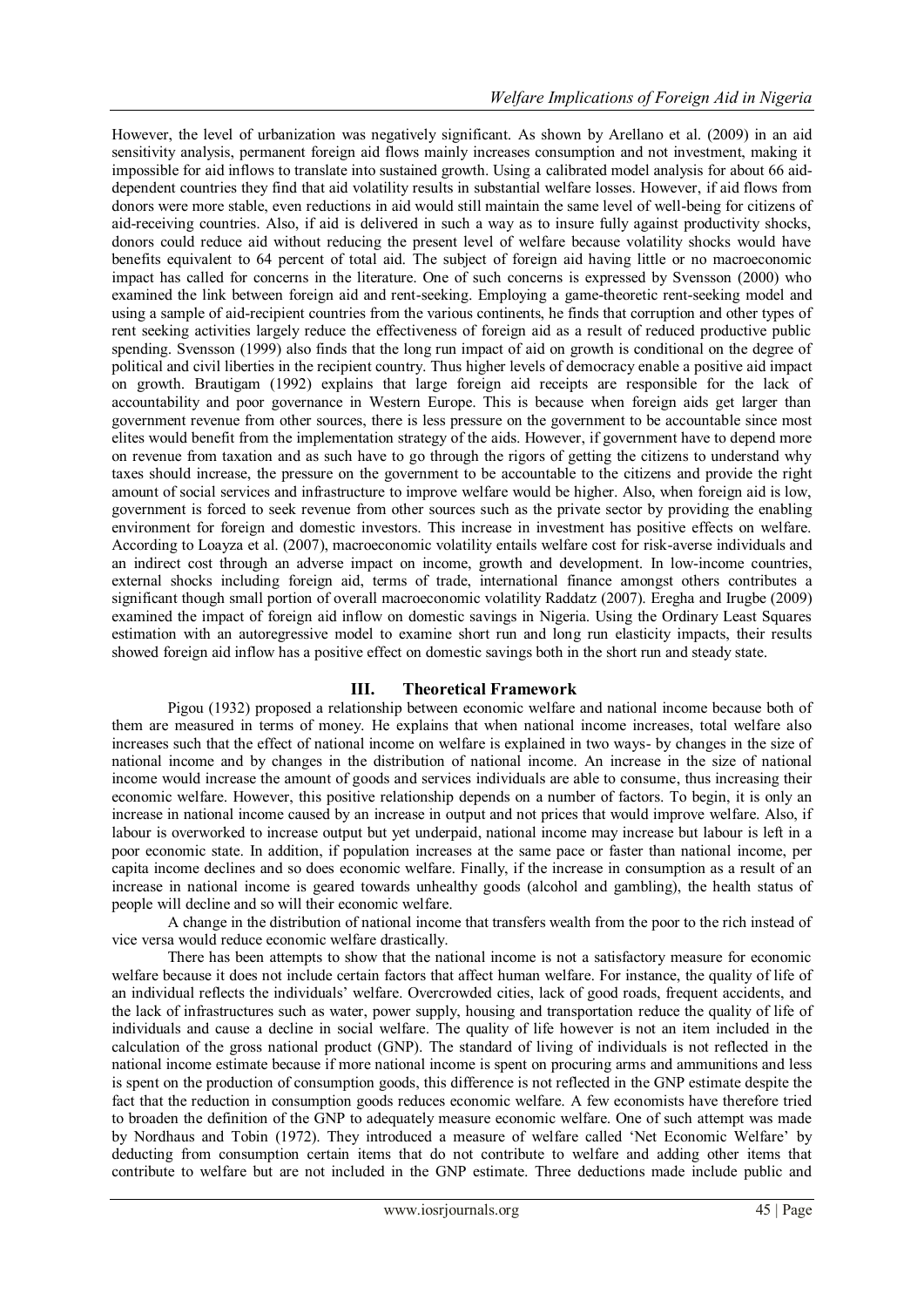private expenditures that do not yield utility directly such as national defence, road maintenance; consumer expenditures on durable household goods which yield utility over their lifetime such as cars, washing machine; and costs arising from negative externalities of congestion and pollution. The three additions made to consumption include- the value of non-market activities; estimates of the value of the services of durable consumer goods used by households and government; and an estimated value of leisure.

From the discussions above, we can summarize that welfare has a wholistic meaning and captures amongst others, an individuals" standard of living (income and consumption), quality of life (health and leisure) and access to basic services and amenities including education and sanitation.

## **IV. Methodology**

### *4.1 Data and Source*

The data used in this study include life expectancy at birth and household final consumption expenditure per capita (both are used as proxies for welfare), official development assistance and foreign aid, total bilateral aid, external debt total, foreign direct investment and electricity consumption per capita. All data are from the World Bank World Development Indicators 2012 except the household final consumption expenditure per capita gotten from kushnirs.org/macroeconomics/household consumption. All data cover the period 1971 to 2010.

### *4.2 Model specification*

In order to have a broader capture of welfare, this study follows Boone (1996) and Masud and Yontcheva (2005) by using social indicators and macroeconomic variables because most foreign aids target the achievement of Millennium development goals. The study will examine the impact of foreign aid on welfare (using three indicators- household final consumption expenditure and life expectancy at birth). An increase in a household"s final consumption expenditure shows an increase in its economic welfare as the household has been able to consume more goods and services to improve its utility level. An improved quality of life is shown by the health and average longevity of a population as reflected by the life expectancy at birth. Access to basic services such as education, improve the capacity of individuals to create wealth. Three types of foreign aid are considered in this study- official development assistance plus official aid and total bilateral aid.

#### *Model I*

LEB = f(OAD, TBA, EXD, FDI, ECPC) In its functional form, LEB =  $\beta_1 + \beta_2$ OAD +  $\beta_3$ TBA +  $\beta_4$ EXD +  $\beta_5$ FDI +  $\beta_6$ ECPC + ε  $β<sub>2</sub> > 0$ ,  $β<sub>3</sub> > 0$ ,  $β<sub>4</sub> < 0$ ,  $β<sub>5</sub> > 0$ ,  $β<sub>6</sub> > 0$ Where,  $LEB = life$  expectancy at birth.  $OAD =$  official development assistance plus official aid TBA = total bilateral aid  $EXD = total external debt$  $FDI = foreign direct investment$ ECPC= electricity consumption per capita

### *Model II*

 $HFCE = f(OAD, TBA, EXP, FDI, ECPC)$ In its functional form, HFCE =  $\beta_1 + \beta_2$ OAD +  $\beta_3$ TBA +  $\beta_4$ EXD +  $\beta_5$ FDI +  $\beta_6$ ECPC + ε  $β_2 > 0$ ,  $β_3 > 0$ ,  $β_4 < 0$ ,  $β_5 > 0$ ,  $β_6 > 0$ 

Where HFCE refers to the growth rate of household final consumption expenditure per capita

## **V. Data Analysis And Discussion**

### *5.1 Descriptive Statistics of Data*

As shown in Table 1 below, the mean household final consumption expenditure per capita is 110.6 with a maximum of 150 and a minimum of 52.7. The mean life expectancy at birth is 46 years with a maximum of 51 years. This shows a low longevity rate. Official development assistance plus official aid has a mean of about \$8m with a maximum of \$125m for the period 1971 to 2010. The mean total bilateral aid is about \$6m with a maximum of \$110m. The mean total external debt is about \$191m while foreign direct investment and electricity consumption per capita has a mean of about \$16m and 78 kilowatts per hour respectively.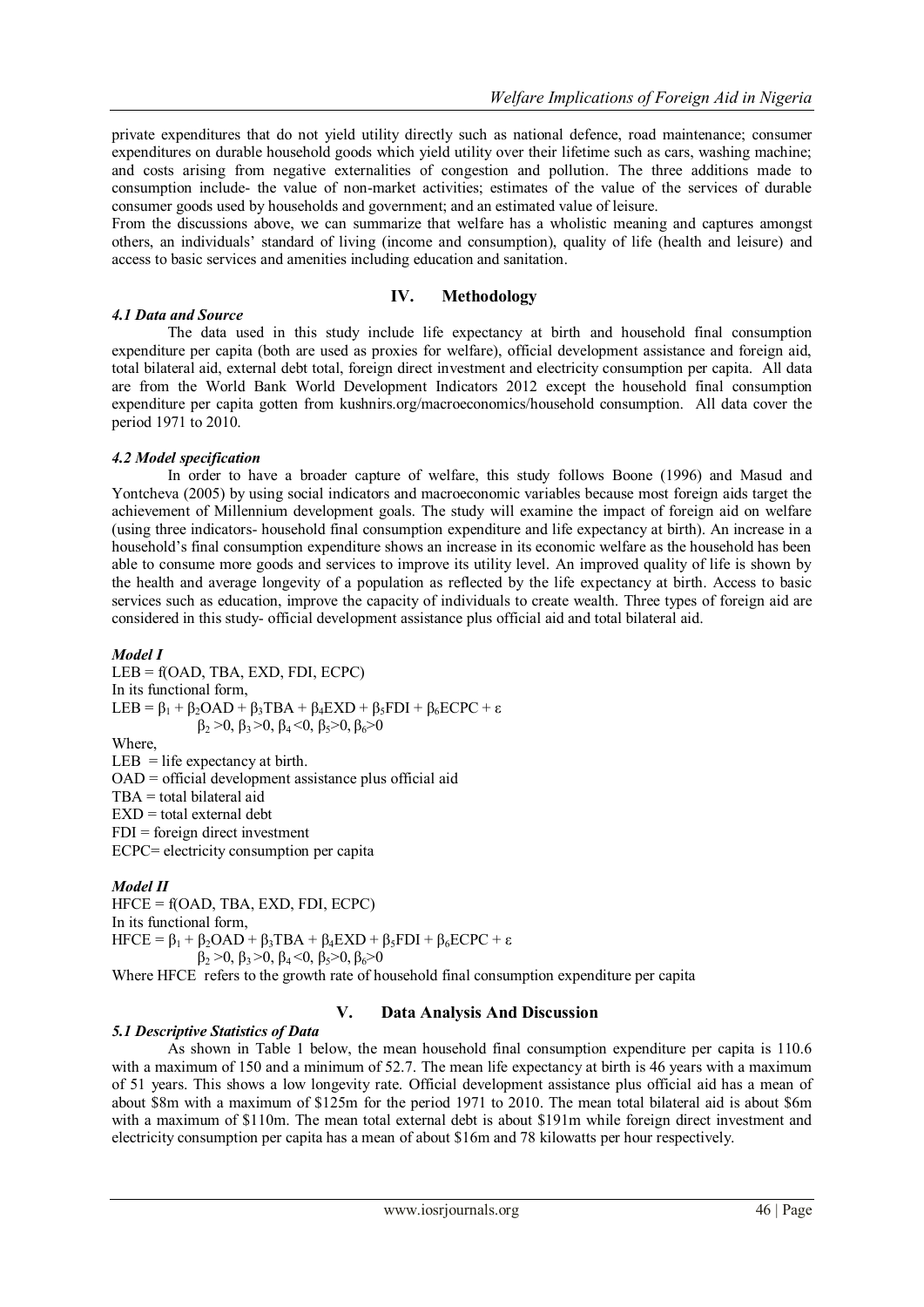| Table I Descriptive Statistics of Data |             |          |              |              |              |            |             |
|----------------------------------------|-------------|----------|--------------|--------------|--------------|------------|-------------|
| <b>Variables</b>                       | <b>HFCE</b> | LEB      | <b>OAD</b>   | TBA          | <b>EXD</b>   | <b>FDI</b> | <b>ECPC</b> |
| Mean                                   | 110.565     | 46.1775  | 8913890      | 6031705      | $1.91E + 08$ | 16464292   | 78.085      |
| Median                                 | 114.1       | 45.65    | 2814600      | 720700       | $2.04E + 08$ | 8045073    | 80.15       |
| Maximum                                | 150         | 51.4     | $1.25E + 08$ | $1.10E + 08$ | $3.78E + 08$ | 85548408   | 138.3       |
| Minimum                                | 52.7        | 42.8     | 665600       | 107800       | 9603630      | -7388700   | $\left($    |
| Std Dev.                               | 20.79162    | 2.047073 | 22125231     | 19434206     | $1.26E + 08$ | 22024419   | 30.12549    |
| <b>Skewness</b>                        | $-0.61736$  | 1.045494 | 4.323248     | 4.504306     | $-0.149338$  | 1.937599   | $-0.26692$  |
| <b>Kurtosis</b>                        | 3.533676    | 3.510661 | 21.6617      | 22.94462     | 1.406025     | 5.787735   | 3.003298    |
| <b>Observations</b>                    | 40          | 40       | 40           | 40           | 40           | 40         | 40          |

|  |  | <b>Table 1 Descriptive Statistics of Data</b> |  |  |
|--|--|-----------------------------------------------|--|--|
|--|--|-----------------------------------------------|--|--|

## *5.2 Stationarity Test*

Employing the unit root test using the Augmented Dickey-Fuller test the results as shown in Table 2 reveal that household final consumption expenditure per capita and official development assistance and official aid are stationary at levels at the 1% and 5% levels of significance respectively. Foreign direct investment and electricity consumption per capita are stationary at first difference at the 1% and 5% significance levels respectively. Total bilateral aid, external debt total and life expectancy at birth are stationary at second difference at the 1%, 1% and 10% significance levels respectively.

| Variables   | Levels     | <b>First difference</b> | Second<br>difference | Order of<br>Integration |
|-------------|------------|-------------------------|----------------------|-------------------------|
| <b>HFCE</b> | $-5.273*$  | Nil                     | Nil                  | I(0)                    |
| <b>LEB</b>  | Nil        | Nil                     | $-2.855***$          | I(2)                    |
| <b>OAD</b>  | $-3.402**$ | Nil                     | Nil                  | I(0)                    |
| <b>TBA</b>  | Nil        | Nil                     | $-9.82*$             | I(2)                    |
| <b>EXD</b>  | Nil        | Nil                     | $-8.838*$            | I(2)                    |
| <b>FDI</b>  | Nil        | $-6.41*$                | Nil                  | I(1)                    |
| <b>ECPC</b> | Nil        | $-3.501**$              | Nil                  | I(1)                    |

*Table 2 Stationarity Test Results*

\*, \*\* and \*\*\* represent 1%, 5% and 10% significance levels

Estimating the effect of foreign aid on welfare, we analyze two models. In the first model, welfare is proxied by life expectancy at birth and the second model uses household final consumption expenditure per capita as a welfare proxy.

## *Model I*

This model consists of non-stationary variables and is given as:

LEB =  $\beta_1 + \beta_2$ TBA +  $\beta_3$ EXD +  $\beta_4$ FDI +  $\beta_5$ ECPC + ε

There is therefore the need for a cointegration test to ascertain the existence of a long run stable equilibrium relationship.

## *5.3 Cointegration Test*

The Johansen cointegration test conducted show that there exists a long run equilibrium relationship among the non-stationary variables. The trace statistic shows that there are three cointegrating equations among the non-stationary variables. The maximum Eigen values however show that there are two cointegrating equations among the non-stationary variables. Both statistics are significant at 5 per cent.

### *5.4 The Long Run Model*

The long run estimates of the life expectancy model are shown in Table 3 below. Total bilateral aid has a positive but insignificant effect on life expectancy at birth. These aids must have been offered for political rather than development reasons. Corruption factors could also have played a key role. Total external debt has a positive significant effect on welfare at the 10% significance level. This is probably due to the fact that in the long run, it is possible to spread the debt repayment effect overtime and enjoy some returns or gains from the project for which the debt was taken. Foreign direct investment has a positive effect on life expectancy at birth and it is significant at the 1% significance level. Electricity consumption per capita has a positive but insignificant effect in the long run. The overall model is highly significant from the F-statistics and the model"s explanatory power is high.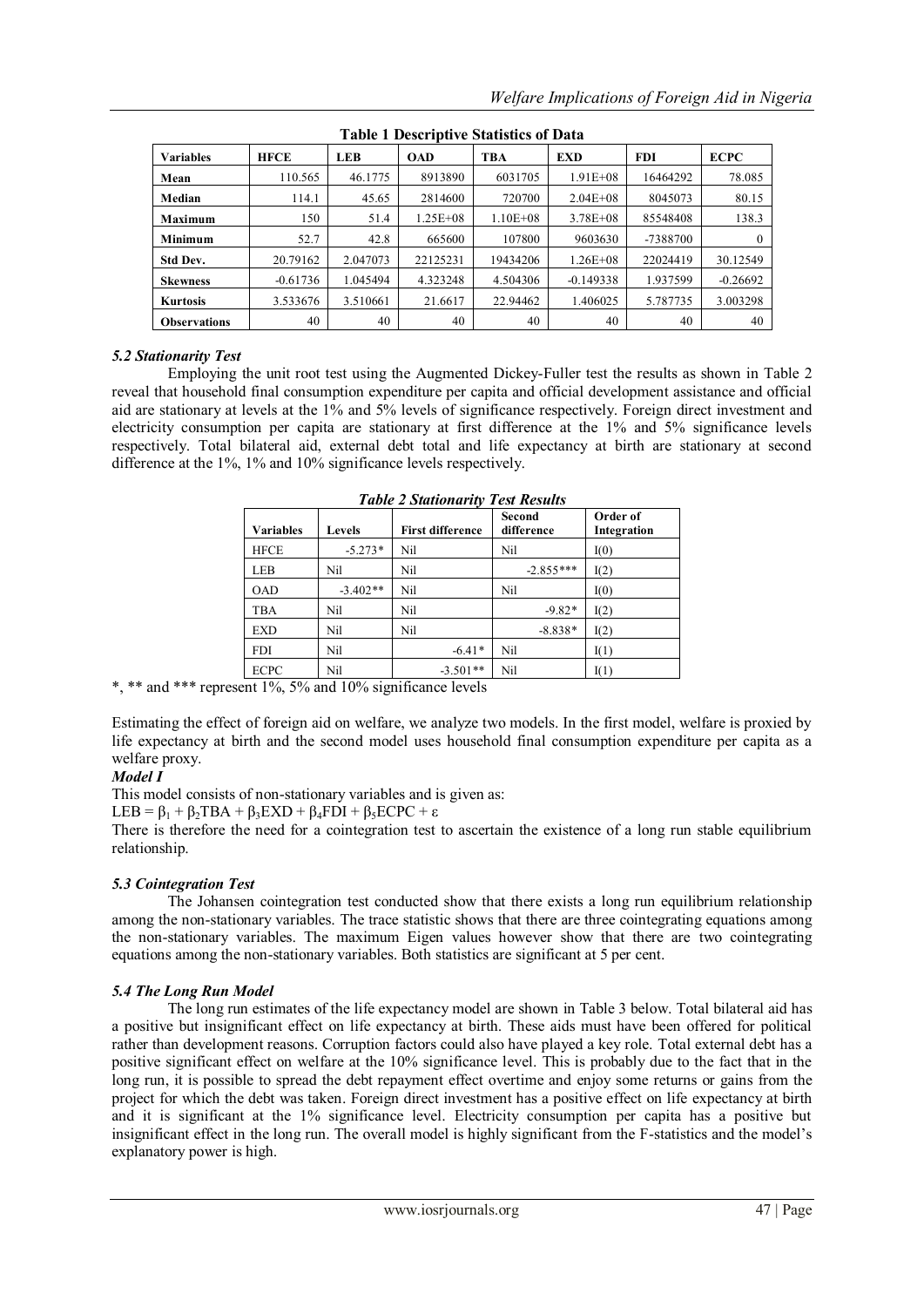### *5.5 Error Correction Model*

Following the cointegrating relationship, an error correction model is estimated to examine the short run adjustments. The results in Table3 have been corrected for heteroskedasticity by estimating using standard errors. Total bilateral aid has a negative effect on life expectancy at birth although it is not significant. Hence, these aids have not been directed towards improving the health and security of citizens. As shown by Boone (1996), aids received by the government could be diverted for the benefit of the rich who have relationships with those in power. Total external debt has a negative effect on life expectancy at birth such that as the level of external debt rises, more is spent on debt servicing than on providing goods and services that would improve the population"s health. Foreign direct investment has a negative significant effect at the 5% level. Thus an increase in foreign direct investment flows reduces welfare. Thus, it has not directly improved the level of skilled manpower but has exploited labour in the areas of wages, salaries and work benefits. Electricity consumption per capita used as a measure for infrastructure availability has a positive effect on welfare measured by life expectancy at birth. The greater the available electricity consumed by each citizen, the higher the possibility for such individual to achieve his or her potentials conveniently. The error correction term has a negative coefficient of -0.01 indicating that for any disequilibrium in the short run, an adjustment to the tune of 0.01 is required to bring the life expectancy at birth model back to equilibrium. The regressors are jointly statistically insignificant. Hence in the short run, they do not adequately explain changes in welfare levels.

| Table 3 Regressions for Model I (Long Run Model (LRM) and Error Correction Model (ECM) |                          |  |
|----------------------------------------------------------------------------------------|--------------------------|--|
|                                                                                        | Coefficient(t-statistic) |  |

| Coemicient t-statistic)<br><b>Variables</b>         |                  |                   |  |  |
|-----------------------------------------------------|------------------|-------------------|--|--|
| <b>Dependent variable:</b> life expectancy at birth |                  |                   |  |  |
| <b>Explanatory variables</b>                        | <b>LRM</b>       | <b>ECM</b>        |  |  |
| TBA                                                 | 9.86(1.07)       | $-1.17(-1.51)$    |  |  |
| <b>EXD</b>                                          | $2.79(1.70)$ *** | $-5.31(-1.31)$    |  |  |
| <b>FDI</b>                                          | $7.85(8.60)$ *   | $-3.94(-2.70)$ ** |  |  |
| <b>ECPC</b>                                         | 0.001(0.09)      | 5.61(0.11)        |  |  |
| $ECT(-1)$                                           | Nil              | $-0.01(-0.42)$    |  |  |
| Adj $R^2$                                           | 0.78             | 0.01              |  |  |
| Prob F                                              | 0                | 0.39              |  |  |

\*, \*\* and \*\*\* represent 1%, 5% and 10% significance levels

### *Model II*

Household final consumption expenditure per capita is stationary at levels so we proceed to estimate the model, correcting for heteroskedasticity using standard errors. The results are presented in Table 4 below. In regression I, all regressors are included in the estimation. Official development assistance plus official aid has a positive effect on household final consumption expenditure per capita. Total bilateral aid has a negative effect on welfare measured by household final consumption expenditure per capita. Total external debt and foreign direct investment has a negative effect while electricity consumption per capita has a positive effect. Overall, none of the variables is significant showing that welfare changes during the period is not explained by the level of foreign aid nor other variables in the model. With an insignificant F-statistic, the model is however weak in explaining changes in household final consumption expenditure. In regression II, foreign direct investment is excluded from the model. In this case, only total bilateral aid becomes significant at the 10% significance level with a negative effect; although the joint explanatory power of the model is still weak.

| <b>Table 4 Regression Estimates of Model II</b> |
|-------------------------------------------------|
|-------------------------------------------------|

|                                                                               | Coefficient(t-statistic) |                     |  |  |
|-------------------------------------------------------------------------------|--------------------------|---------------------|--|--|
| Variables                                                                     |                          |                     |  |  |
| <b>Dependent variable:</b> Household final consumption expenditure per capita |                          |                     |  |  |
|                                                                               |                          |                     |  |  |
| <b>Explanatory variables</b>                                                  | <b>Regression 1</b>      | <b>Regression 2</b> |  |  |
| <b>OAD</b>                                                                    | 7.16(0.53)               | 4.12(0.40)          |  |  |
| <b>TBA</b>                                                                    | $-2.14(-1.40)$           | $-2.33(-1.93)$ ***  |  |  |
| <b>EXD</b>                                                                    | $-7.89(-0.97)$           | $-7.33(-1.02)$      |  |  |
| <b>FDI</b>                                                                    | $-2.76(-0.55)$           | Nil                 |  |  |
| <b>ECPC</b>                                                                   | 0.01(0.08)               | $-0.05(-0.51)$      |  |  |
| Adj $R^2$                                                                     | $-0.07$                  | $-0.04$             |  |  |
| Prob F                                                                        | 0.74                     | 0.66                |  |  |

\*, \*\* and \*\*\* represent 1%, 5% and 10% significance levels